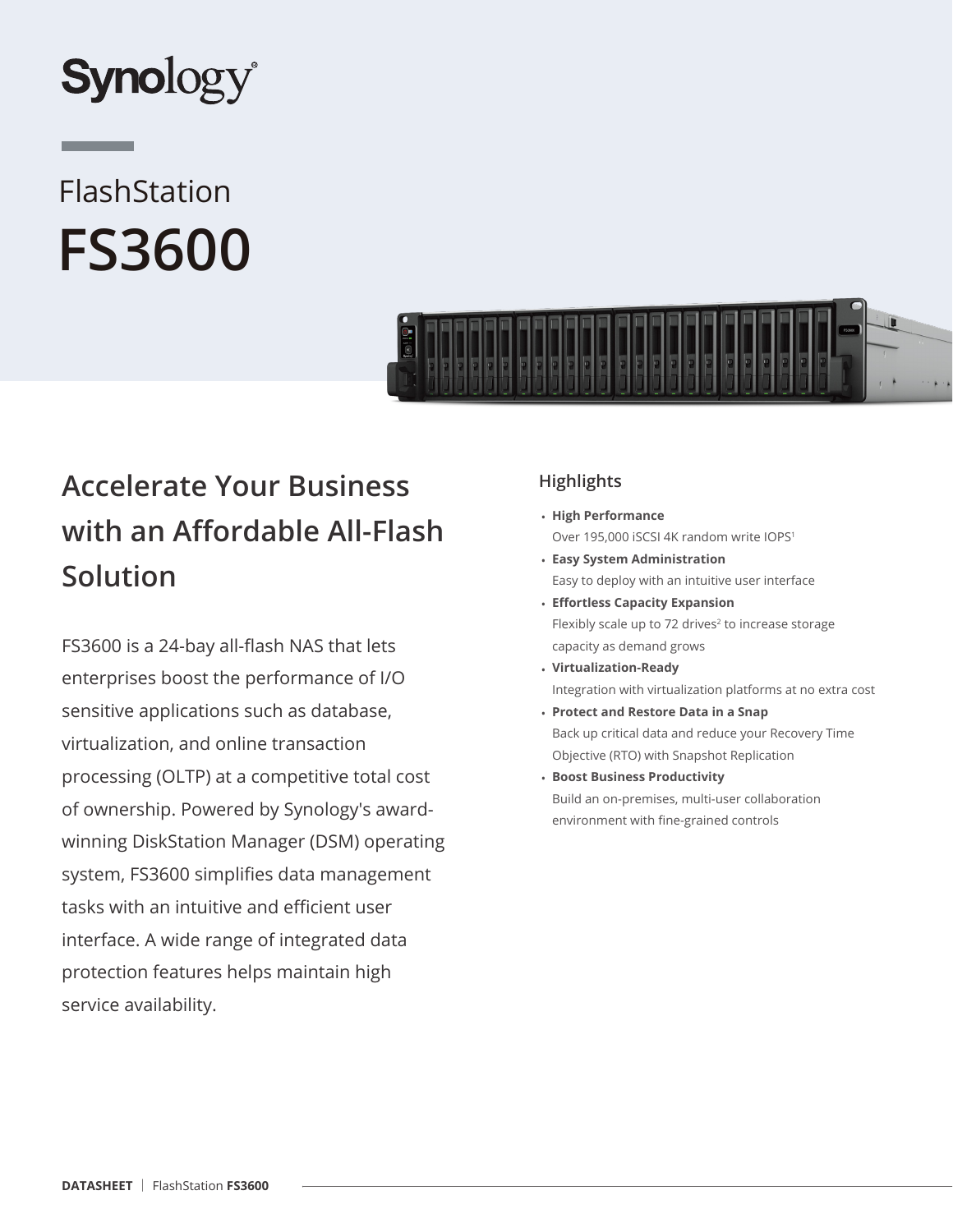# **CİTRIX**

#### Integration With Existing SAN

*Synology systems can integrate with your virtualization platforms and easily replace aging SAN storage arrays in any organization's existing infrastructure.*

# **Fast, Scalable, and Affordable**

FS3600 is an all-flash NAS solution that delivers more than **195,000 iSCSI 4K random write IOPS**<sup>1</sup>, ideal for enterprises looking for high-speed infrastructure that responds fast under I/O intensive workloads, such as database, virtualization, or OLTP applications. FS3600 is **10GbE-ready** and is easily integrated to businesses' existing LAN environment, with a competitive total cost of ownership.

Powered by **Synology DiskStation Manager (DSM)**, the award-winning and web-based operating system, FS3600 provides an intuitive graphical user interface that lets IT administrators manage and monitor system resource easily and efficiently. FS3600 supports easy storage capacity expansion using Synology Expansion Unit **FX2421/RX1217sas**<sup>2</sup>, without removing existing data or installing additional management software.

## **Built for Your SAN Storage Needs**

Synology FS3600 offers a fully certified virtualization solution with support for **VMware**® **vSphere**™, **Microsoft**® **Hyper-V**®, **Citrix**® **XenServer**™, and **OpenStack**® **Cinder**. It supports both **iSCSI** and **NFS** protocols, and integrates with **VMware VAAI** and **Microsoft ODX**, allowing IT administrators to effectively deploy and facilitate storage operations in various virtualization environments. IT administrators can efficiently manage virtualized workloads using Synology's intuitive user interface, as well as add-on plugins for VMware and Windows environments. Features including **instant snapshots**, **fast cloning**, **NFS v4.1**, and **thin provisioning** deliver more flexibility to accommodate different administration needs.

At no additional license cost, you can further protect your virtualized workload with a comprehensive suite of data protection applications, including **Synology Snapshot Replication**, **Hyper Backup**, **Active Backup for Business** and **Synology High Availability**, to handle various protection scenarios.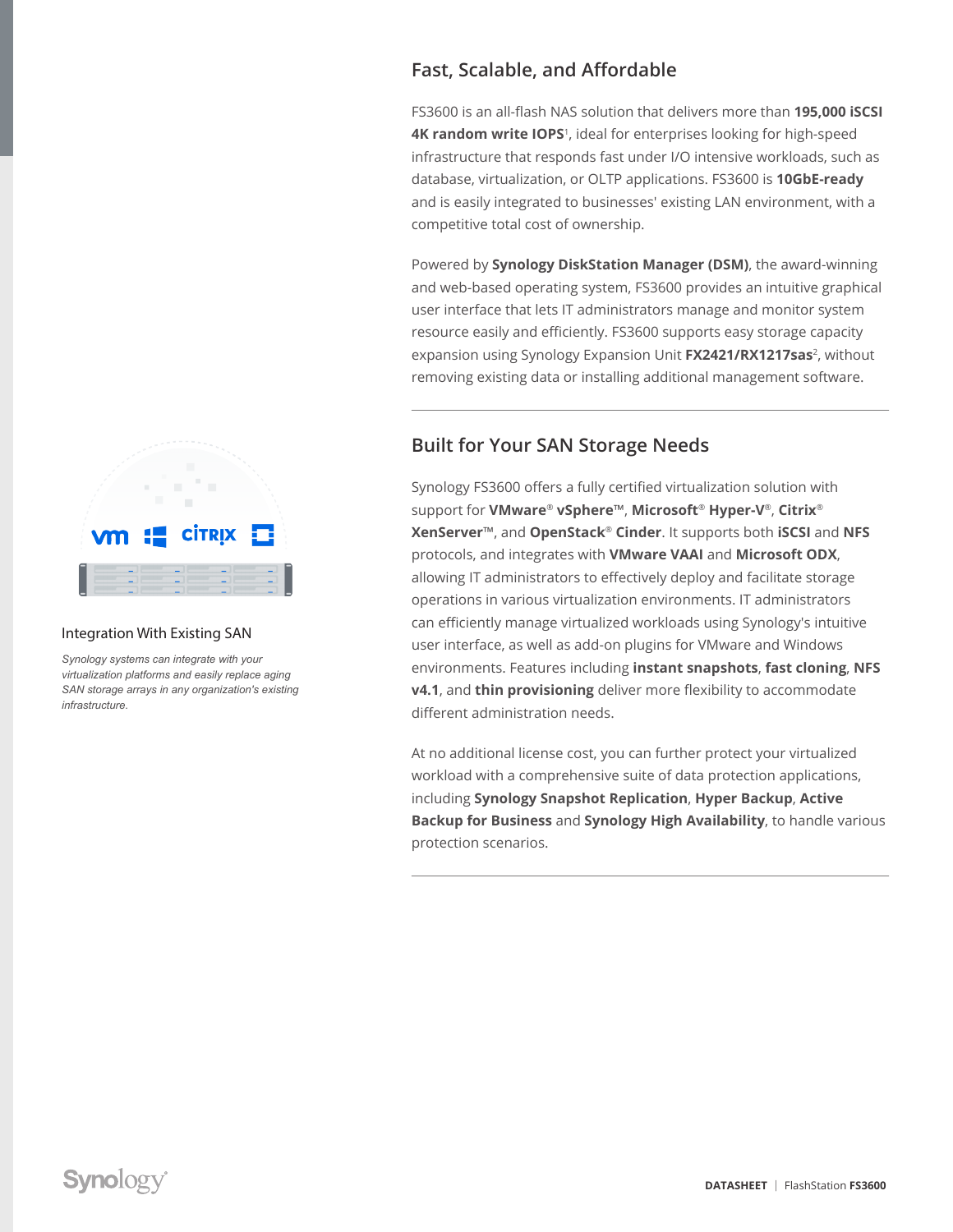

#### Virtualization-Ready Platform

*Synology's native hypervisor, Virtual Machine Manager, allows you to manage multiple virtual machines on your FS3600 and run Windows*®*, Linux*®*, and Virtual DSM applications on your Synology NAS.*



#### Snapshot Replication

*State-of-the-art data snapshot technology allows flexible point-in-time recovery of files, while only using a fraction of the storage space and computing resources required for traditional backup.*

# **Running & Protecting Virtual Machines**

**Synology Virtual Machine Manager (VMM)** is an intuitive hypervisor application that lets users easily set up virtual machines and run operating systems including **Windows**®, **Linux**®, and **Virtual DSM**. With VMM, users can build up a cluster environment with multiple Synology systems while keeping the flexibility to scale out online and migrate virtual machines for load balancing and resource allocation. Disaster recovery features including instant snapshot, replication, cloning, restore and failover help you fully protect each virtual machine and safeguard your digital assets at no additional cost.

**VMM Pro** licenses give access to advanced features including remote replication, remote storage migration, high availability and live migration, helping users further minimize the risk of service downtime and manage IT resources with maximum flexibility.

## **Service Continuity Safeguards**

Service continuity is critical for modern businesses. FS3600 brings thoughtful software and hardware integration to ensure a high standard of system availability if a disaster or major outage occurs.

- **Synology High Availability** provides fast transitions between clustered servers to keep services online.
- **Snapshot Replication** provides schedulable, near-instantaneous data protection with version control, ensuring that documents in shared folders and VMs on iSCSI LUNs remain safe and available.
- Redundant components, including power supply units, system fans, and network ports support automatic failover to eliminate single points of hardware failure.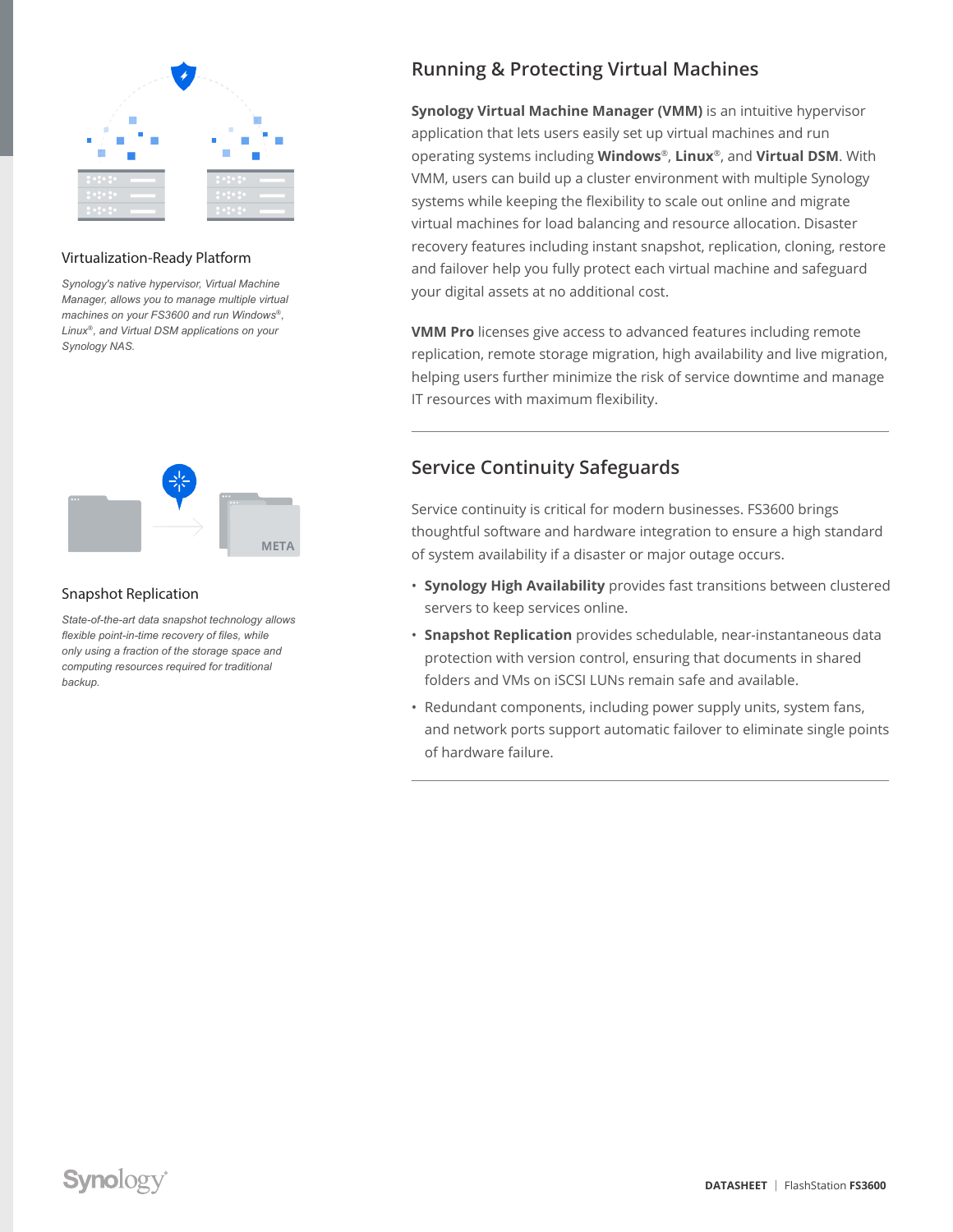

#### Synology Collaboration Suite

*A powerful and secure private cloud solution that lets teams collaborate, sync files, and communicate with others anytime, anywhere.*

# **On-premises Collaboration & Synching Solution**

FS3600 comes with **Synology Collaboration Suite**, the productivity and file sharing solution that powers team collaboration while leveraging the advantages of the private cloud to fully control data and prevent data leaks — through HTTPS support, a built-in firewall, and multiple IP and account intrusion auto-blocking mechanisms.

- **Synology Drive** enables data synchronization and backup via web portal and desktop applications across Windows®, macOS®, and Linux® platforms. Intelliversioning saves historical versions while minimizing storage space use and supports on-demand data restoration.
- **Synology Office** includes Documents, Spreadsheets, and Slides. Its online editing environment allows multiple users to edit, comment, and share company data simultaneously — at no additional license fee.
- **Synology MailPlus** is a reliable mail server, accessible through an intuitive web-based client, that helps users to manage emails and increase productivity. MailPlus supports deployment in High-Availability clusters.
- **Synology Chat** enables instant conversations and optimizes team communications with powerful features including message encryption, pinning, forwarding, reminders, and scheduling.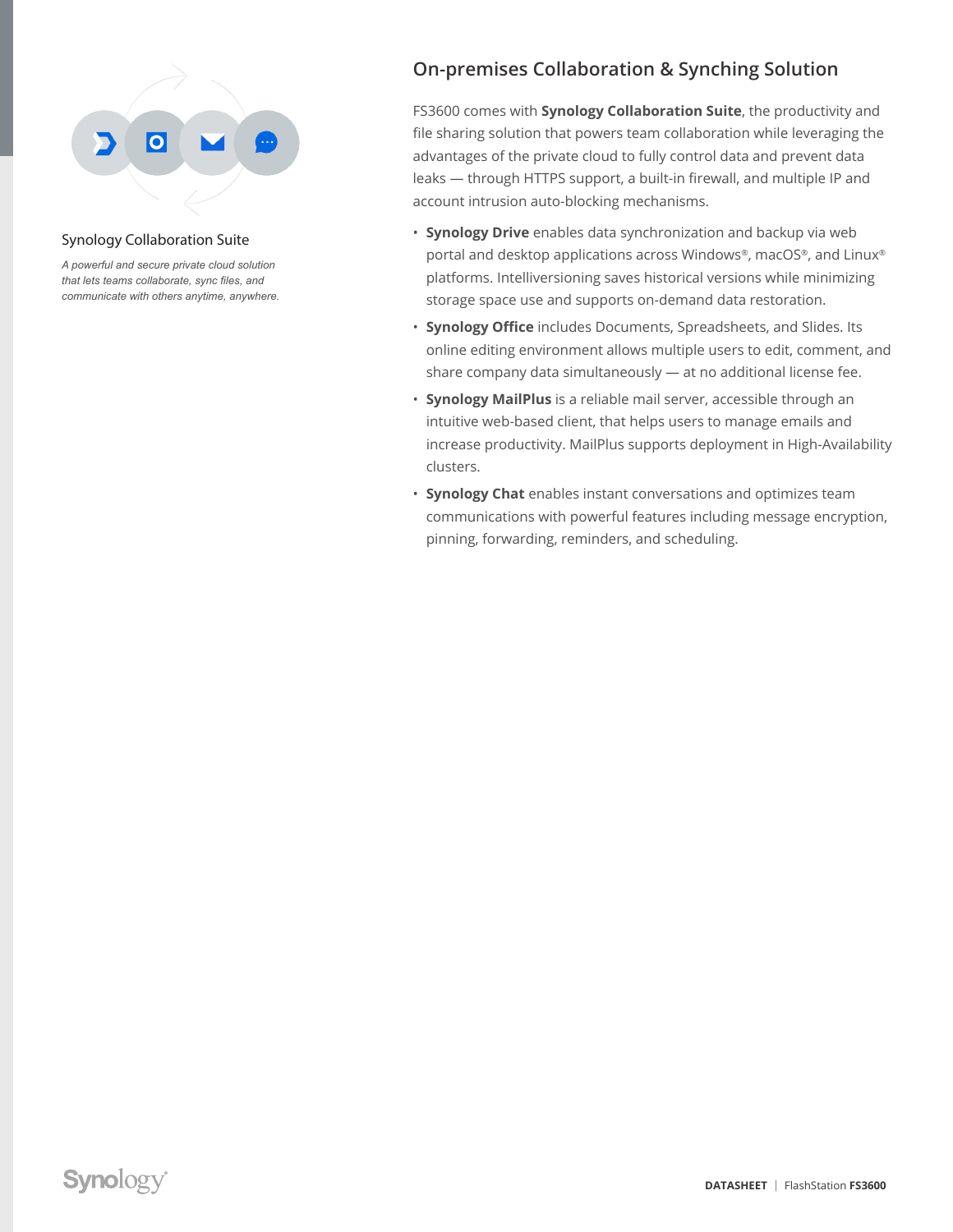### **Hardware Overview**



# **Technical Specifications**

#### **Hardware**

| CPU                        | Intel® Xeon® D-1567 12-core 2.1GHz, Turbo Boost up to 2.7GHz                    |
|----------------------------|---------------------------------------------------------------------------------|
| Hardware encryption engine | Yes (AES-NI)                                                                    |
| Memory                     | 16 GB DDR4 ECC RDIMM (expandable up to 128 GB)                                  |
| Compatible drive type      | 24 x 2.5" SAS SSD/HDD or SATA SSD (drives not included)                         |
| Hot swappable drive        | Yes                                                                             |
| <b>External port</b>       | • 2 x USB 3.0<br>• 1 x Expansion                                                |
| Size (HxWxD)               | $88 \times 430.5 \times 692$ mm<br>* 88 x 482 x 724 mm (with server ears)       |
| Weight                     | 14.9 kg                                                                         |
| LAN port                   | $\cdot$ 4 x 1GbE RI-45<br>• 2 x 10GbE RI-45                                     |
| Wake on LAN/WAN            | Yes                                                                             |
| PCIe 3.0 slot              | $\cdot$ 1 x 8-lane x8 slot<br>• High-performance network interface card support |
| Scheduled power on/off     | Yes                                                                             |
| System fan                 | $4(80 \times 80 \times 32 \text{ mm})$                                          |
| AC input power voltage     | 100 V to 240 V AC                                                               |
| Power frequency            | 50/60Hz, single phase                                                           |
| Operating temperature      | 0°C to 35°C (32°F to 95°F)                                                      |
| Storage temperature        | -20°C to 60°C (-5°F to 140°F)                                                   |
| Relative humidity          | 5% to 95% RH                                                                    |
| Maximum operating altitude | 5,000 m (16,400 ft)                                                             |
|                            |                                                                                 |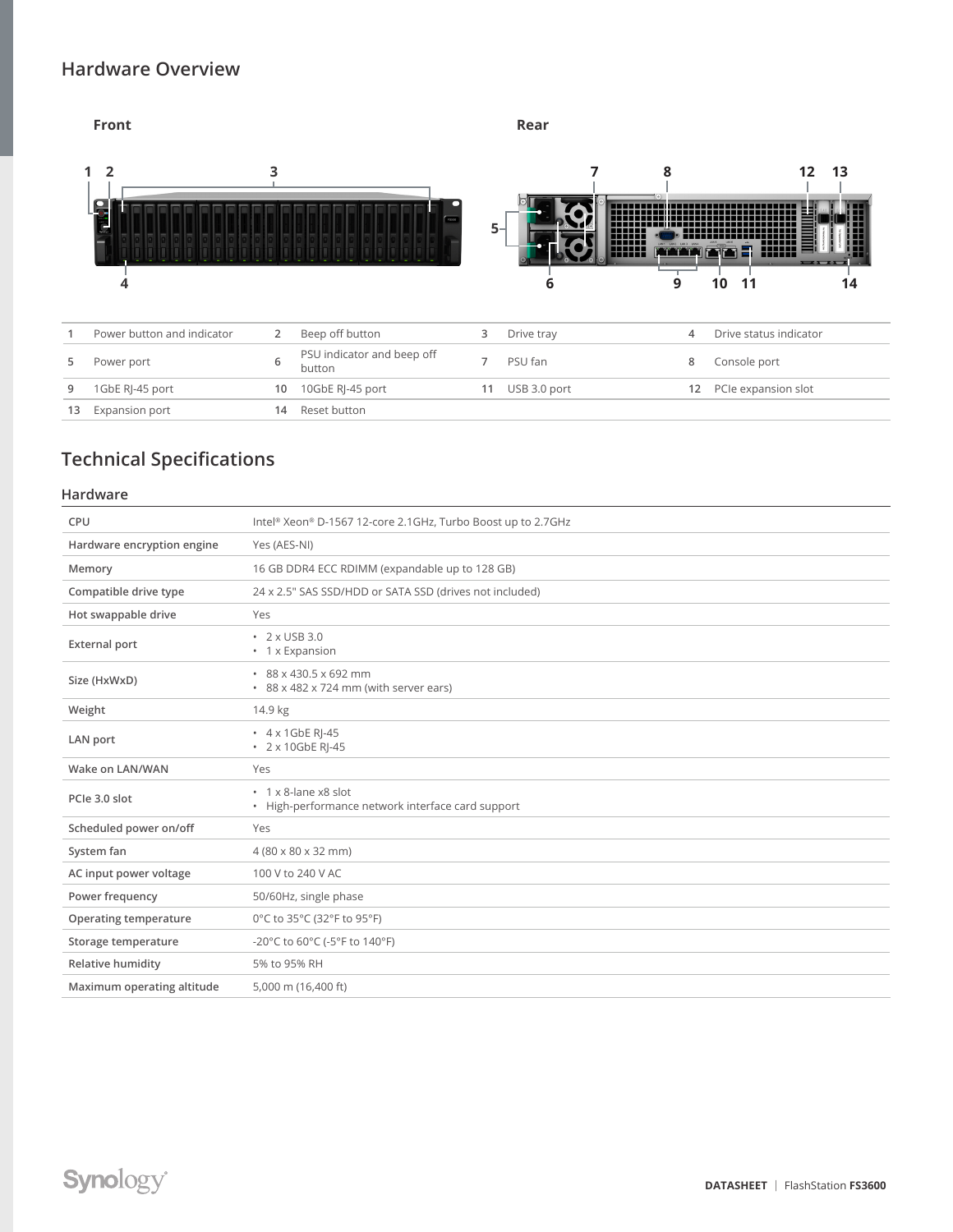#### **General DSM specification**

| Networking protocol     | SMB, AFP, NFS, FTP, WebDAV, CalDAV, iSCSI, Telnet, SSH, SNMP, VPN (PPTP, OpenVPN™, L2TP)                                                                                                          |
|-------------------------|---------------------------------------------------------------------------------------------------------------------------------------------------------------------------------------------------|
| File system             | · Internal: Btrfs, ext4<br>· External: Btrfs, ext4, ext3, FAT32, NTFS, HFS+, exFAT <sup>3</sup>                                                                                                   |
| Supported RAID type     | Basic, JBOD, RAID 0, RAID 1, RAID 5, RAID 6, RAID 10, Synology RAID F1                                                                                                                            |
| Storage management      | . Maximum single volume size: 108TB/200TB (at least 32 GB RAM required, for RAID 5 or RAID 6 groups only)<br>• Maximum system snapshots <sup>4</sup> : 65,536<br>· Maximum internal volume: 256   |
| SSD cache               | Read/write cache support                                                                                                                                                                          |
| File sharing capability | · Maximum local user account: 16,000<br>· Maximum local group: 512<br>· Maximum shared folder: 512<br>• Maximum concurrent SMB/NFS/AFP/FTP connection: 4,000                                      |
| Privilege               | Windows Access Control List (ACL), application privilege                                                                                                                                          |
| Directory service       | Windows® AD integration: Domain users login via SMB/NFS/AFP/FTP/File Station, LDAP integration                                                                                                    |
| Virtualization          | VMware vSphere® 6.5, Microsoft Hyper-V®, Citrix®, OpenStack®                                                                                                                                      |
| Security                | Firewall, shared folder encryption, SMB encryption, FTP over SSL/TLS, SFTP, rsync over SSH, login auto block, Let's Encrypt<br>support, HTTPS (customizable cipher suite)                         |
| Supported client        | Windows <sup>®</sup> 7 onwards, macOS® 10.12 onwards                                                                                                                                              |
| Supported browser       | Chrome®, Firefox®, Edge®, Internet Explorer® 10 onwards, Safari® 10 onwards, Safari (iOS 10 onwards), Chrome (Android™ 6.0<br>onwards) on tablets                                                 |
| Interface Language      | English, Deutsch, Français, Italiano, Español, Dansk, Norsk, Svensk, Nederlands, Русский, Polski, Magyar,<br>Português do Brasil, Português Europeu, Türkçe, Český, ภาษาไทย, 日本語, 한국어, 繁體中文, 简体中文 |

#### **Packages and Applications**

| <b>File Server &amp; Synchronization</b>     |                                                                                                                                                                                                                                                                                                                                          |  |
|----------------------------------------------|------------------------------------------------------------------------------------------------------------------------------------------------------------------------------------------------------------------------------------------------------------------------------------------------------------------------------------------|--|
| <b>Synology Drive</b>                        | Provide a universal portal to synchronize your files across various platforms, including Windows®, macOS®, Linux®, Android™<br>and iOS. The built-in universal portal allows you to access data anytime and anywhere.<br>· Maximum number of hosted files: 5,000,000<br>• Maximum number of concurrent connections for PC clients: 2,000 |  |
| <b>File Station</b>                          | Virtual drive, remote folder, Windows ACL editor, compressing/extracting archived files, bandwidth control for specific users<br>or groups, creating sharing links, transfer logs                                                                                                                                                        |  |
| <b>FTP Server</b>                            | Bandwidth control for TCP connections, custom FTP passive port range, anonymous FTP, FTP SSL/TLS and SFTP protocol,<br>boot over the network with TFTP and PXE support, transfer logs                                                                                                                                                    |  |
| Presto File Server <sup>5</sup>              | High-speed data transfer over WAN with exclusive SITA technology between Synology NAS and desktop                                                                                                                                                                                                                                        |  |
| Cloud Sync                                   | One or two-way synchronization with public cloud storage providers including Alibaba Cloud OSS, Amazon S3-compatible<br>storage, Backblaze B2, Baidu Cloud, Box, Dropbox, Google Cloud Storage, Google Drive, hubiC, MegaDisk, Microsoft<br>OneDrive, OpenStack Swift-compatible storage, Tencent COS, WebDAV servers, Yandex Disk       |  |
| Universal Search                             | Offer global search into applications and files                                                                                                                                                                                                                                                                                          |  |
| <b>iSCSI Storage &amp; Virtualization</b>    |                                                                                                                                                                                                                                                                                                                                          |  |
| <b>iSCSI Manager</b>                         | · Maximum iSCSI target: 256<br>· Maximum iSCSI LUN: 512<br>• iSCSI LUN clone/snapshot support                                                                                                                                                                                                                                            |  |
| Virtual Machine Manager                      | Deploy and run various virtual machines on Synology NAS, including Windows®, Linux®, or Virtual DSM                                                                                                                                                                                                                                      |  |
| <b>Data Protection &amp; Backup Solution</b> |                                                                                                                                                                                                                                                                                                                                          |  |
| Hyper Backup                                 | Support local backup, network backup, and data backup to public clouds                                                                                                                                                                                                                                                                   |  |
| <b>Backup tools</b>                          | DSM configuration backup, macOS® Time Machine® support, Synology Drive Client desktop application<br>Shared folder sync - maximum task number: 32                                                                                                                                                                                        |  |
| <b>Snapshot Replication</b>                  | Maximum of shared folder snapshots: 1,024<br>$\bullet$<br>Maximum of Replication: 64<br>$\bullet$                                                                                                                                                                                                                                        |  |
| Synology High Availability                   | Reduce service downtime by setting up two identical NAS into one high-availability cluster                                                                                                                                                                                                                                               |  |
| Active Backup for G Suite                    | Support G Suite My Drive and Team Drive backup and restoration                                                                                                                                                                                                                                                                           |  |
| Active Backup for Office 365                 | Support Office 365 OneDrive for Business, mail, contacts, and calendar backup and restoration                                                                                                                                                                                                                                            |  |
|                                              |                                                                                                                                                                                                                                                                                                                                          |  |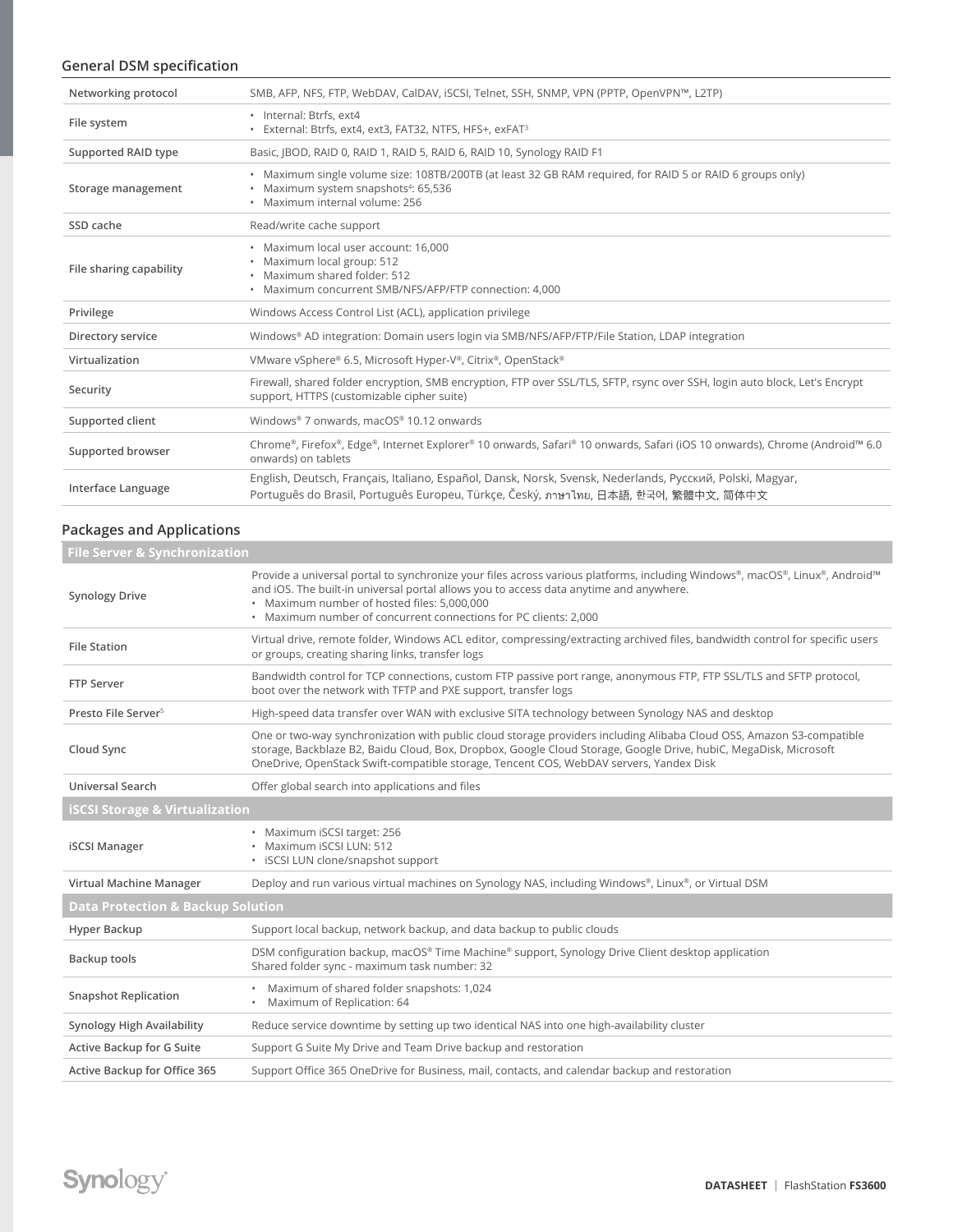| <b>Active Backup for Business</b>       | All-in-one backup solution designed for heterogeneous business IT environment, enabling IT admins to remotely manage<br>and monitor protection over PC, servers and VM on one centralized console                                                              |
|-----------------------------------------|----------------------------------------------------------------------------------------------------------------------------------------------------------------------------------------------------------------------------------------------------------------|
| <b>Productivity &amp; Collaboration</b> |                                                                                                                                                                                                                                                                |
| <b>Collaboration tools</b>              | Collaborate with instant message service Synology Chat, online editor Synology Office, and scheduling assistant Synology<br>Calendar<br>• Chat maximum user: 6,000<br>· Office maximum user: 3,400<br>• Calendar: support CalDAV and access via mobile devices |
| <b>Note Station</b>                     | Rich-text note organization and versioning, encryption, sharing, media embedding and attachments                                                                                                                                                               |
| <b>Synology MailPlus Server</b>         | Secure, reliable, and private mail solution with high-availability, load balancing, security and filtering design (includes 5 free<br>email account licenses; additional accounts require the purchasing of additional licenses)                               |
| <b>Synology MailPlus</b>                | Intuitive webmail interface for Synology MailPlus Server, customizable mail labels, filters, and user interface                                                                                                                                                |
| <b>Surveillance</b>                     |                                                                                                                                                                                                                                                                |
| <b>Surveillance Station</b>             | Maximum IP camera: 128 (total of 3,840 FPS at 720p, H.264) (including two free camera licenses. Additional cameras require<br>the purchasing of additional licenses)                                                                                           |
| <b>All-in-One Server</b>                |                                                                                                                                                                                                                                                                |
| Synology Directory Server               | Provide a flexible and cost-effective domain controller solution                                                                                                                                                                                               |
| <b>Central Management System</b>        | Provide a single interface to manage and monitor multiple Synology NAS                                                                                                                                                                                         |
| <b>VPN Server</b>                       | Maximum connection: 40. Supported VPN protocol: PPTP, OpenVPN™, L2TP/IPSec                                                                                                                                                                                     |
| Mail Server                             | Supported Mail Server protocol: POP3, SMTP, IMAP. LDAP/AD account support                                                                                                                                                                                      |
| <b>Mail Station</b>                     | Webmail interface for Mail Server to receive emails from multiple POP3 mailboxes, customizable SMTP server                                                                                                                                                     |
| <b>Web Station</b>                      | Virtual host (up to 30 websites), PHP / MariaDB®, 3rd-party applications support                                                                                                                                                                               |
| Other packages                          | DNS Server, RADIUS Server, Log Center                                                                                                                                                                                                                          |
| <b>Others</b>                           |                                                                                                                                                                                                                                                                |
| <b>Storage Analyzer</b>                 | Volume and quota usage, total size of files, volume usage and trends based on past usage, size of shared folders, large files,<br>most recently modified files, least recently accessed files                                                                  |
| <b>Antivirus Essential</b>              | Full system scan, scheduled scan, white list customization, virus definition auto update                                                                                                                                                                       |
| <b>Security Advisor</b>                 | Malware detection/removal, user account/password, network, system-related security scan                                                                                                                                                                        |
| Other packages                          | Additional 3rd-party packages available on Package Center                                                                                                                                                                                                      |

#### **Environment and Packaging**

| <b>Environment safety</b>         | RoHS compliant                                                                                                                                                                                                                                                                                                              |
|-----------------------------------|-----------------------------------------------------------------------------------------------------------------------------------------------------------------------------------------------------------------------------------------------------------------------------------------------------------------------------|
| Package content                   | $\cdot$ FS3600 main unit x 1<br>• Quick Installation Guide x 1<br>Accessory pack x 1<br>• AC power cord x 2                                                                                                                                                                                                                 |
| Optional accessories <sup>6</sup> | • 2.5" SATA SSD: SAT5200<br>DDR4 ECC RDIMM: D4RD-2666-16G7/D4RD-2666-32G<br>. 10GbE Network Interface Card: E10G18-T2/E10G18-T1/E10G17-F2<br>• Expansion Unit: FX2421/RX1217sas<br>• VisualStation: VS960HD/VS360HD<br>· Surveillance Device License Pack<br>• Synology MailPlus License Pack<br>· Virtual DSM License Pack |
| Warranty                          | $5$ years $8$                                                                                                                                                                                                                                                                                                               |

\*Model specifications are subject to change without notice. Please refer to www.synology.com for up-to-date information.

1. Performance figures may vary depending on environment, usage, and configuration.

- 2. FS3600 can scale up to 72 drives with 2 x FX2421 or 48 drives with 2 x RX1217sas. Synology Expansion Units are sold separately.
- 3. exFAT Access can be purchased separately in Package Center.
- 4. System snapshots include snapshots taken by iSCSI Manager, Snapshot Replication, and Virtual Machine Manager. Availability of these packages varies by model.
- 5. Presto File Server licenses can be purchased separately in Package Center.
- 6. Please refer to www.synology.com/compatibility for the latest optional accessory list.
- 7. D4RD-2666-16G must be used with identical memory modules of the same capacity and frequency.

8. The warranty period starts from the purchase date as stated on your receipt of purchase. Visit https://www.synology.com/company/legal/warranty for more information.